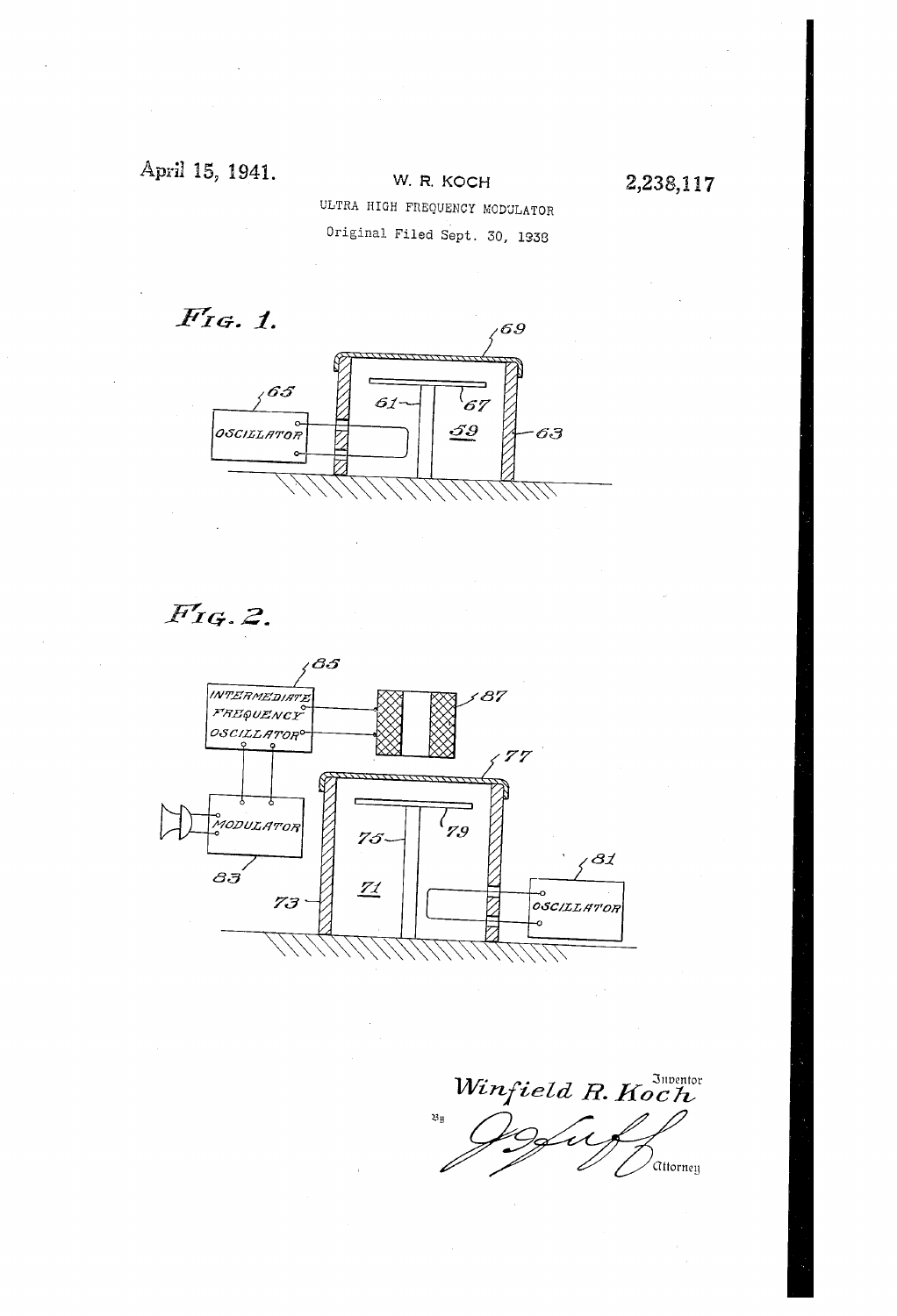# UNITED STATES PATENT OFFICE

#### 2,238,117

### ULTRA HIGH FREQUENCY MODULATOR

\Vin?eld R. Koch, Haddon?eld', N. J., assignor to Radio Corporation of America, a corporation of Delaware

Original application September 30, 1938, Serial No. 232,629, which is a division of application Serial No. 156,054, July 28, 1937. Divided and this application January 31, 1940, Serial No. 316,623

#### 4 Claims. (C1. 179—171.5) -

 $25\,$ 

My invention relates to ultra high frequency modulators, and particularly to means for fre quency modulating an ultra high frequency resonant line circuit.

This application is a division of my copending 5 application Serial No. 232,629, filed September 30, 1938, Patent No. 2,217,280, October 8, 1940, which is in turn a division of my application<br>Serial No. 156,054, filed July 28, 1937, and entitled "Ultra high frequency modulator," which  $10$ issued as United States Patent 2,174,701, on Oc tober 3, 1939.

It has been found that generators of currents of 50 megacycles per second and upwards may be better stabilized by resonant transmission lines <sup>15</sup> than by piezoelectric crystal controls with their attendant difficulties. In one aspect, my invention contemplates varying the characteristic of such stabilizing ultra high frequency resonant line circuits to thereby frequency modulate the  $20$ ultra high frequency currents impressed on said<br>resonant lines. Thus employed, the resonant line serves the dual purpose of frequency modulation and stabilization.

One of the objects of my invention is to provide  $25$  an improved means for modulating an ultra high frequency current.<br>Another object is to provide an improved

means for frequency or amplitude modulating  $_{20}$ an ultra high frequency carrier.

Another object is to provide means for modu lating the frequency of a high frequency oscil lator by means of amplitude modulated currents of a lower frequency.

Another object is to provide means for varying the effective stabilizing frequency of a resonant line.

A still further object of my invention is to pro quency carrier without the application of elec trical power.

My invention may be best understood by reference to the accompanying drawing, in which

Figure 1 is a schematic illustration of a con-  $45$ centric line which is modulated by sound waves, and

Figure 2 is a schematic diagram of a circuit which produces frequency modulated waves<br>through the use of amplitude modulated waves.  $50$ 

One feature of my invention is the extreme simplicity of the modulating means employed which modulates the oscillator frequency or amplitude by vibrations derived directly from sound plitude by vibrations derived directly from sound waves, thus functioning as a combined modu-  $55$  which has an effect similar to that produced by waves.

lator-microphone. The dual function is made practical by employing a concentric line modu lator, since in such a case the outer member of the line and the microphone diaphragm are both maintained at ground potential, as will subse quently appear.

'

Referring to. Fig. 1, a device has been illus trated which can be used to modulate ultra high frequency oscillations without the application of electrical energy. A concentric line 59, having an inner member 61 and a grounded outer member 63, is suitably coupled to a generator 65 of ultra high frequency oscillations. The upper portion of the inner member 61 includes an armature 61. An acoustic diaphragm 69 is mounted on the end of the outer conductor 63<br>in spaced relation to the armature 67. Sound waves may be impressed directly on the diaphragm B9. The diaphragm actuated by such Waves will vary the capacity of the concentric line and hence its resonant frequency. The vari ation in capacity will frequency modulate the line 59 and the output from the oscillator 65. This arrangement is particularly adapted to an ultra high frequency portable transmitter because of the absence of apparatus and the power supply usually required for modulation. In in stallations where weight and power supplies are not important factors, the diaphragm 69 may be driven by a loudspeaker motor or the like.

vide means for modulating an ultra high fre-  $40$  adjacent the diaphragm 11. An oscillator 81, A schematic circuit diagram of the applica tion of the invention to an ultra high frequency transmitter and frequency modulator is shown in Fig. 2. In this circuit, a concentric line 71 is arranged with an outer member 13 and an inner member 15. A diaphragm 11 is mounted on the top of the outer conductor 13. An armature 19 is mounted on top of the inner member 15 and supplying ultra high frequency currents, is coupled to the concentric line 'H. A modulator 83 and an intermediate frequency oscillator 85 are arranged to supply a solenoid 81 with am ' plitude modulated intermediate frequency cur rents which actuate the diaphragm 11 through the reaction between the magnetic field set up by the currents in coil 87 and the field due to the eddy currents in the diaphragm. The inter mediate frequency is chosen so that the dia phragm will have too large an inertia to follow the individual intermediate frequency waves but the unmodulated portion of the carrier will pro duce a fixed displacement of the diaphragm